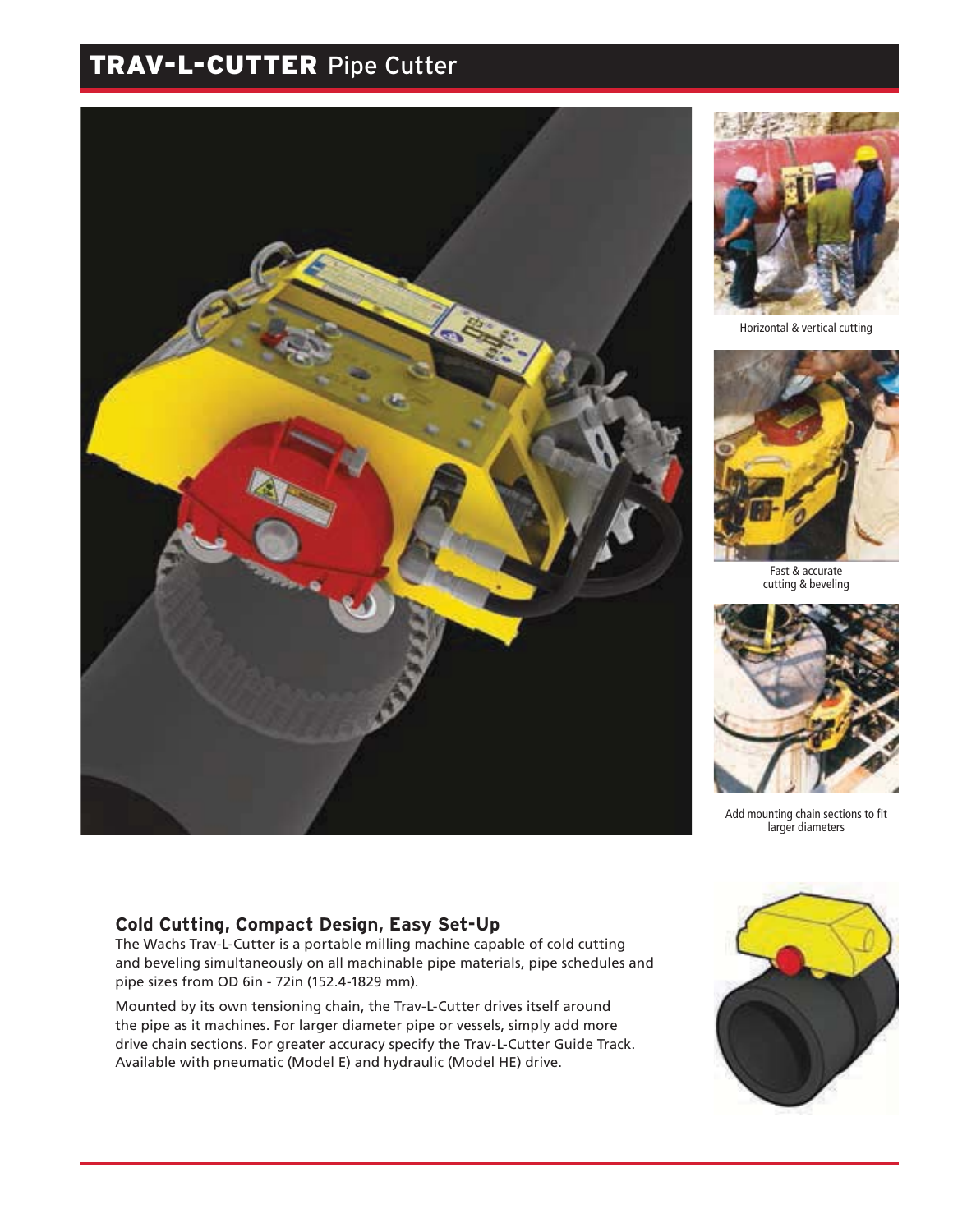# **Portable Milling Machines**

- Safe cold cutting
- Simultaneous cutting and beveling
- Compact design, easy set-up
- Horizontal and vertical cutting
- Wide dimension range

# **Fast & Accurate**

Wachs high-performance cutters remove 3/16in (4.8 mm) of metal while cutting, leaving the pipe end with a smooth, machined finish. The chain feed system maintains continuous out-of-round compensation while providing constant drive under all conditions for accurate cuts. By using an optional guide track and special guide track wheels, higher accuracy can be maintained. This cutting method facilitates section removal in the field where new sections, precut by the same method, can be easily dropped into place.

#### **Operates Anywhere**

The Trav-L-Cutter operates on horizontal or vertical pipe, in the field or the shop.

#### **Machines Most Materials**

Materials such as carbon steel, ductile iron, cast iron and most alloys in all pipe sizes from 6in to 72in (152.4-1829 mm) can be cold cut and beveled simultaneously.

#### **Corrosion Resistance**

Hydraulic models offer the inherent advantages of a completely sealed and self-lubricating closed loop system. The Model HE is particularly suited to field machining operations under the type of hostile conditions often found on offshore drilling rigs, pipelines and other construction work.

Both the HE and E models feature corrosion resistant components including stainless steel, hi-spec bearings and anti-corrosive finishes.





Model HE Hydraulic



Trav-L-Cutter shown in steel storage case



Model HE Hydraulic Trav-L-Cutter suitable for full immersion



First generation Trav-L-Cutter photo circa 1952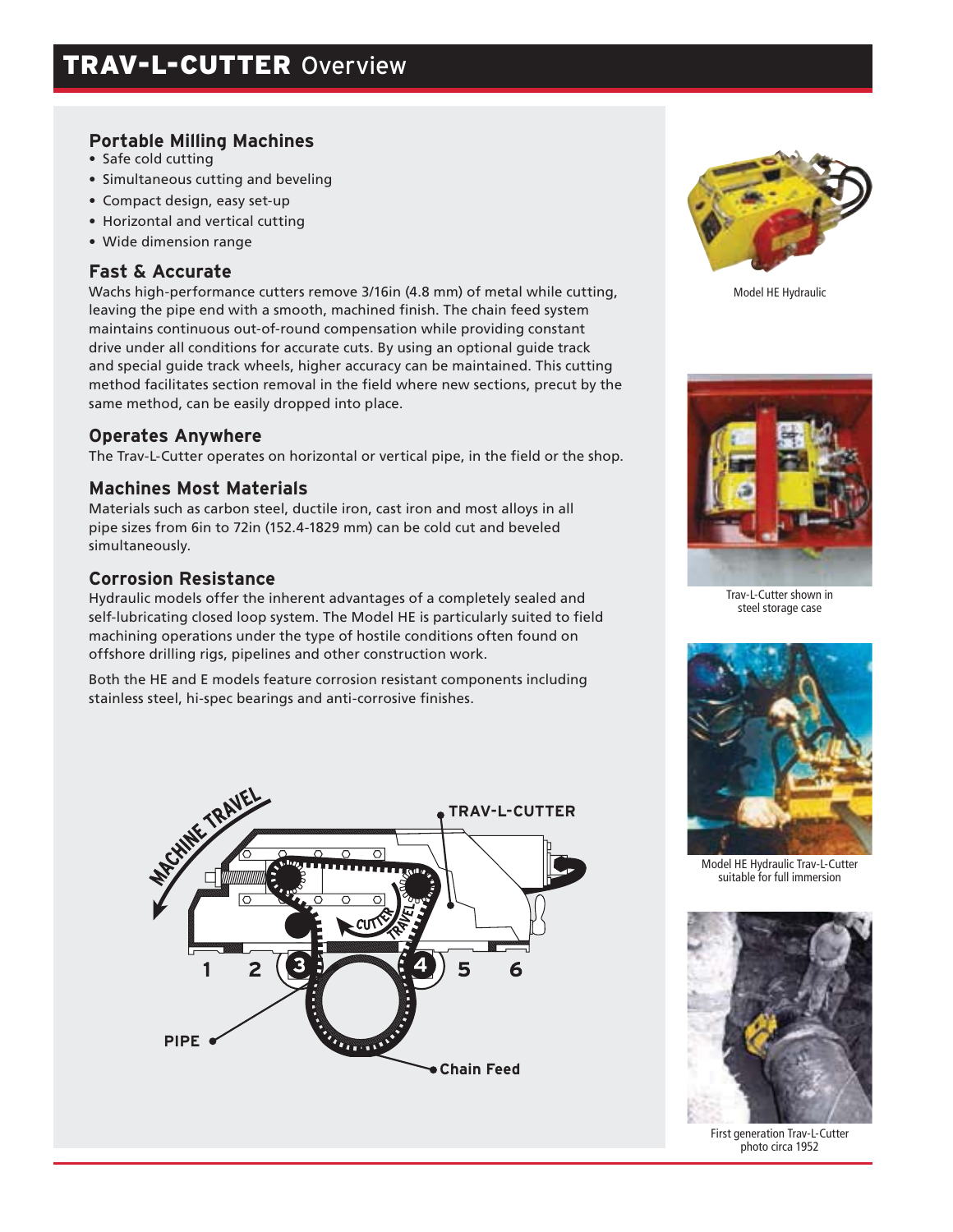# TRAV-L-CUTTER Specifications

| <b>SPECIFICATIONS</b>     |                                                                                                                                                                                                                                                                                                  |
|---------------------------|--------------------------------------------------------------------------------------------------------------------------------------------------------------------------------------------------------------------------------------------------------------------------------------------------|
| Machining capacity        | 6in - 72in (152-1829 mm)                                                                                                                                                                                                                                                                         |
| Cutter drive              | Pneumatic: 2.9 kW (4 hp) governed air motor coupled with worm<br>gearbox.<br>Hydraulic: As above, with hydraulic motor.                                                                                                                                                                          |
| Cutter speed              | Pneumatic: Adjustable from 35-55 rpm for use on work-hardened alloys.<br>Hydraulic: Adjustable from 0-60 rpm.                                                                                                                                                                                    |
| Feed                      | • Pneumatic: 0.56 kW (34 hp) air motor coupled through overload clutch,<br>gearbox and chain reduction to final machine drive sprocket.<br>• Hydraulic: 2.9 kW (4 hp) hydraulic motor.                                                                                                           |
| Feed method               | Positive, nonslip chain drive                                                                                                                                                                                                                                                                    |
| Air requirements          | 2.8 m <sup>3</sup> /min (100 cfm at 90 psi)                                                                                                                                                                                                                                                      |
| Hydraulic<br>requirements | 55 l/min (15 gal/min at 1500 psi)                                                                                                                                                                                                                                                                |
| Work speed                | • Provides cutting time of 1 inch/min of pipe diameter. 10 in (254 mm) =<br>10 minutes.<br>• Over 1/2 in (12.7 mm) wall as well as most alloys require reduced feed<br>rate.                                                                                                                     |
| Clearance                 | Radial: 10in - 12in (254-305 mm)<br>Axial: 20in (508 mm)                                                                                                                                                                                                                                         |
| Controls                  | Cutter on-off, feed on-off, with interlock to prevent machine feed unless<br>cutter is turning, adjustable feed control. Flow control valves (Model<br>HE only). Separate controls provide adjustable spindle speed and cutter<br>speed. Forward/reverse valve governs machine travel direction. |
| Weight                    | Operating: 97.5 kg (215 lb)<br>Shipping: 189.6 kg (418 lb)                                                                                                                                                                                                                                       |
| Finish                    | Corrosion resistant powder coat                                                                                                                                                                                                                                                                  |
| Dimensions (LxWxH)        | 24 x 20 x 10.75 in (61 x 51 x 28 cm)                                                                                                                                                                                                                                                             |



Model E Pneumatic



Trav-L-Cutter is in use worldwide

# **Standard Equipment**

- Air line lubricator (air only)
- Filter (air only)
- Speed control
- Operating manual and isometric parts list
- Operating tools
- Connecting pins
- Basic mounting chain for 6in 48in (152-1219 mm) diameter pipe
- Steel storage case
- 6ft whip hose without oiler (air only)

#### **Optional Equipment**

- Additional chain sections
- Additional cutter blades
- Guide track and wheels to fit all pipe sizes up to 48in (1219 mm) for vertical cutting multiple pass cutting or high accuracy cutting
- Long cutter spindle for use with grooving cutters

| <b>ITEM</b>     | <b>MODEL</b> | <b>DRIVETYPE</b> | <b>PIPE OD</b>    | <b>CODE</b> | PART#           |
|-----------------|--------------|------------------|-------------------|-------------|-----------------|
| l Trav-L-Cutter |              | Pneumatic        | 6-72* (152-1829*) | 902 000 010 | $02 - 000 - 01$ |
| l Trav-L-Cutter | HE           | Hydraulic        | 6-72* (152-1829*) | 902 000 020 | $02 - 000 - 02$ |

*\* Standard equipment includes a basic mounting chain for OD 6in - 48in (152-1219 mm) only. Chain assembly for OD 54- 72in (1371- 1829 mm) sold separately.*



Heavy duty steel storage case hinges open for easy access



Trav-L-Cutter being used for submarine decommissioning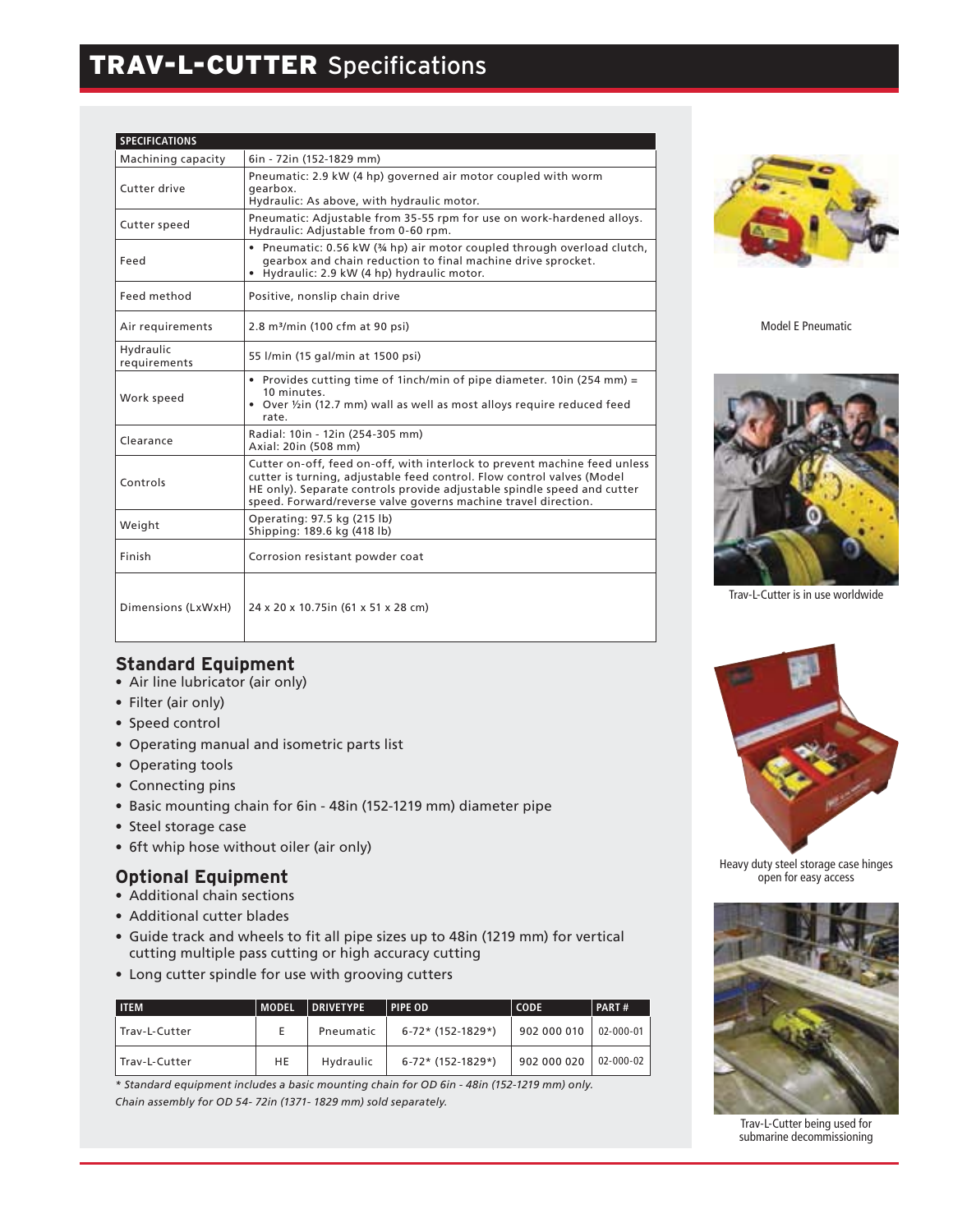# TRAV-L-CUTTER Tooling

## **Slitting Saw Blades**

**Bevel Cutters**

Left hand (inside)

Left hand (inside)

Left hand (inside)

Left hand (inside)

**VERSION BEVEL** 

**CUTTER Ø**

5in (127.0 mm)

6in (152.4 mm)

| <b>ITEM</b>                      | <b>SAW BLADE Ø</b>          | <b>SAW BLADE   FOR PIPE</b><br><b>THICKNESS</b> | <b>MATERIALS</b>      | <b>WALL</b><br><b>THICKNESS</b><br>MAX. | <b>CODE</b>          | PART#                        |                 |
|----------------------------------|-----------------------------|-------------------------------------------------|-----------------------|-----------------------------------------|----------------------|------------------------------|-----------------|
| Slitting Blade HSS               | 6in<br>$(152.4 \text{ mm})$ | $3/16$ in                                       |                       | 1in<br>$(25.4 \text{ mm})$              | 902 601 000          | $02 - 601 - 00$              |                 |
| Slitting Blade HSS*              | 7in<br>$(177.8 \text{ mm})$ | $(4.8 \text{ mm})$                              | Steel                 | $1.5$ in                                | 902 602 000          | 02-602-00                    |                 |
| Slitting Blade<br>$HSS**$        | 7in<br>$(177.8 \text{ mm})$ | $9/32$ in<br>$(7.1 \, \text{mm})$               |                       | $(38.1 \text{ mm})$                     | 902 603 000          | $02 - 603 - 00$              |                 |
| Slitting Blade HSS               | 8in<br>$(203.2 \text{ mm})$ | $3/16$ in                                       |                       |                                         | 2.125in<br>(54.0 mm) | 902 604 000                  | $02 - 604 - 00$ |
|                                  | 6in<br>$(152.4 \text{ mm})$ |                                                 |                       |                                         |                      | 1in<br>$(25.4 \, \text{mm})$ | 902 605 000     |
| Slitting Blade<br>Carbide tipped | 7in<br>$(177.8 \text{ mm})$ | $(4.8 \text{ mm})$                              | Ductile,<br>cast iron | $1.5$ in<br>(38.1 mm)                   | 902 606 000          | $02 - 606 - 00$              |                 |
|                                  | 8in<br>$(203.2 \text{ mm})$ |                                                 |                       | 2.125in<br>(54.0 mm)                    | 902 607 000          | 02-607-00                    |                 |

**BEVEL ANGLE** 

75in. 30°<br>(19.05 mm)

 $30^{\circ}$   $\begin{array}{c} 1 \text{in} \\ (25.40 \text{ mm}) \end{array}$ 

875in .<br>(22.23 mm)

(15.88 mm)

 $37.5^\circ$  .625in

 $\begin{array}{|c|c|c|}\n\hline\n\text{WALL THICKNESS} & \text{CODE} & \text{PART \#} \\
\hline\n\text{MAX.} & & & \end{array}$ 

902 608 540 02-608-LH

902 609 540 02-609-LH

902 610 540 02-610-LH

902 611 540 02-611-LH



Slitting blade



Slitting blade



Bevel cutter

# **Saw Blade & Bevel Cutter Combination Options**

Example: Cutting and beveling up to .75in (19.05 mm) wall thickness

**BEVEL CUTTER THICKNESS**

.5in (12.70 mm)

.75in (19.05 mm)

Right hand (outside) 902 608 740 02-608-RH

Right hand (outside)  $\begin{vmatrix} 9.02609 & 740 \\ 7.88 & 15.88 \\ 7.60 & 9.2609 & 740 \end{vmatrix}$  02-609-RH

Right hand (outside) 902 610 740 02-610-RH

Right hand (outside)  $(22.23 \text{ mm})$  902 611 740 02-611-RH

| <b>BLADE</b>                         | <b>BLADE Ø</b>              | <b>BLADE</b><br><b>THICKNESS</b> | <b>BEVEL</b><br>ANGLE <sup>o</sup> | <b>WALL</b><br><b>THICKNESS</b><br>MAX. | <b>CODE</b> | PART#     |
|--------------------------------------|-----------------------------|----------------------------------|------------------------------------|-----------------------------------------|-------------|-----------|
| <b>HSS Slitting Blade</b>            | 6in<br>(152.4 mm)           | .1875in<br>$(4.8 \, \text{mm})$  |                                    | 1in<br>(25.4 mm)                        | 902 601 000 | 02-601-00 |
| Bevel cutter<br>Left hand (inside)   | 5in<br>$(127.0 \text{ mm})$ | .5in<br>$(12.70 \text{ mm})$     | 30                                 | .75in<br>$(19.05 \, \text{mm})$         | 902 608 540 | 02-608-LH |
| Bevel cutter<br>Right hand (outside) | 5in<br>(127.0 mm)           | .5in<br>(12.70 mm)               | 30                                 | .75in<br>$(19.05 \, \text{mm})$         | 902 608 740 | 02-609-RH |

Example: Cutting and beveling up to 1in (25.4 mm) wall thickness

| <b>BLADE</b>                         | <b>BLADE Ø</b>              | <b>BLADE</b><br><b>THICKNESS</b> | <b>BEVEL</b><br>ANGLE <sup>o</sup> | <b>WALL</b><br><b>THICKNESS</b><br>MAX. | <b>CODE</b> | PART#           |
|--------------------------------------|-----------------------------|----------------------------------|------------------------------------|-----------------------------------------|-------------|-----------------|
| Slitting Blade HSS**                 | 7in<br>$(177.8 \text{ mm})$ | .28in<br>$(7.1 \text{ mm})$      |                                    | $1.5$ in<br>$(38.1 \text{ mm})$         | 902 603 000 | $02 - 603 - 00$ |
| Bevel cutter<br>Left hand (inside)   | 6in<br>$(152.4 \text{ mm})$ | .75in<br>$(19.05 \text{ mm})$    | 30                                 | 1in<br>$(25.4 \, \text{mm})$            | 902 610 540 | $02 - 610 - LH$ |
| Bevel cutter<br>Right hand (outside) | 6in<br>$(152.4 \text{ mm})$ | .75 in<br>$(19.05 \text{ mm})$   | 30                                 | 1in<br>$(25.4 \text{ mm})$              | 902 610 740 | 02-610-RH       |
| Spacer Kit 3/16,<br>11/16, 3/4       |                             |                                  |                                    |                                         | 902 500 030 | $02 - 500 - 03$ |

*\* For parting only. \*\* For use with 6in bevel cutter.* 

*\*\*\* Hi-grain carbide is a micrograin carbide with higher strength for tough materials.*



Bevel cutter



Bevel cutter & slitting saw combination